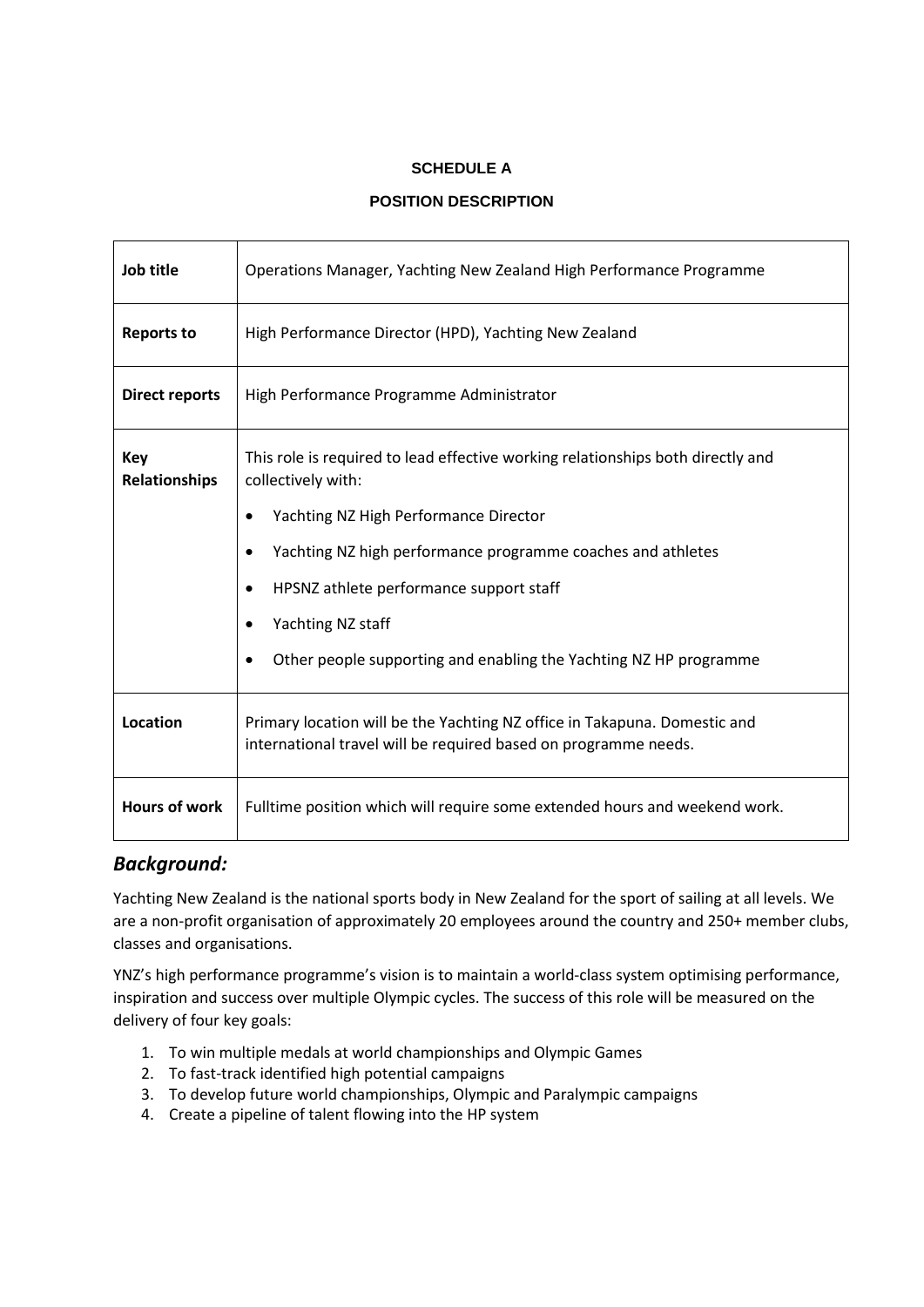### *Role Purpose:*

The operations manager is the primary point of contact for operational support. Aligning with YNZ's high performance programme's strategic overview and budgets, the role is to ensure our athletes and coaches get the performance and operational support needed for successful campaigning.

## *Role Primary Objectives:*

- Make sure that team operations and logistics are an enabler to success on the water.
- Provide up-to-date communications to sailors and coaches regarding competition obligations, funding and wellbeing.
- Financial administration of the YNZ HP programme in partnership with the YNZ high performance director and YNZ finance manager.
- Maintain and develop systems and processes that enable effective management and tracking of the high-performance programme.
- Plan, organise and deliver a world-class onshore support environment at the Olympic Games.
- Track campaign resources and needs against campaign plans and budgets.
- Ensure logistics and shipping requirements are in place for all identified campaigns.
- Understand and deliver the support requirements of YNZ coaches and HP sailor campaigns.

### *Role Delivery:*

| <b>Partner with</b>                                          | to enable                                                                                                                                                                                                                                                                                              |  |
|--------------------------------------------------------------|--------------------------------------------------------------------------------------------------------------------------------------------------------------------------------------------------------------------------------------------------------------------------------------------------------|--|
| <b>YNZ HPD</b>                                               | Systems and processes for effective operationalisation of the high-<br>$\bullet$<br>performance programme strategy.<br>Allocation and alignment of resources to support HP programme goals and<br>$\bullet$<br>objectives.<br>Effective risk mitigation planning<br>$\bullet$                          |  |
|                                                              | Financial administration of the YNZ HP programme in collaboration with the<br>$\bullet$<br>HPD and the YNZ finance manager.                                                                                                                                                                            |  |
| YNZ HP coaches &<br>athletes                                 | Identification and support for logistical and operational needs of each<br>$\bullet$<br>respective campaign.<br>Track campaign resources and resource allocation across all YNZ HP<br>$\bullet$<br>campaigns.<br>A high level of communications from organising bodies and World Sailing.<br>$\bullet$ |  |
| <b>HPSNZ</b> athlete<br>performance<br>support<br>consultant | Identification of campaign performance support requirements coming out of<br>$\bullet$<br>campaign plans.<br>Effective allocation of HPSNZ athlete performance support resources.<br>$\bullet$                                                                                                         |  |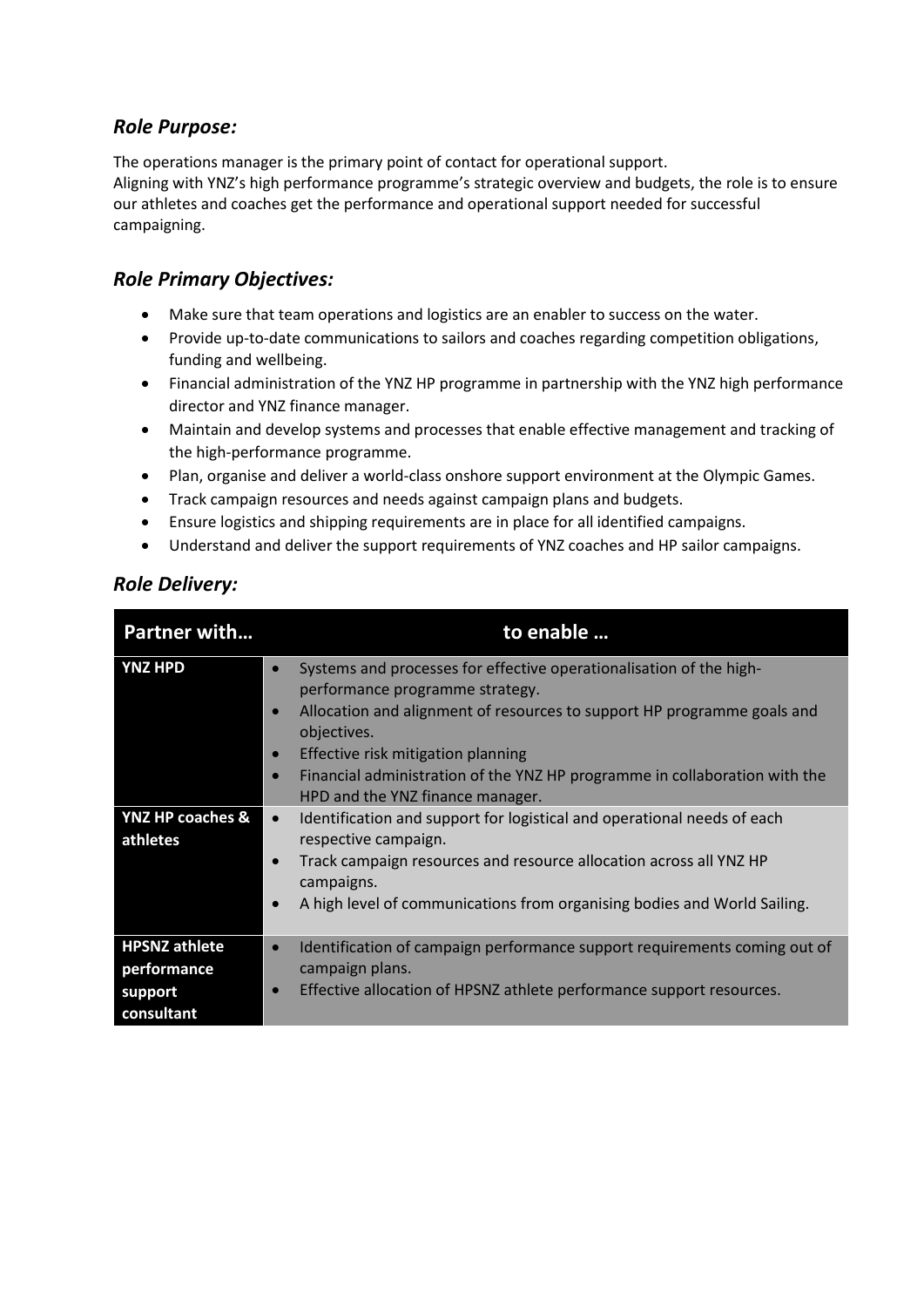|                                          | <b>General High Performance Competencies</b>                                                                                                                                                                         |                                                                                                                                                |                                                                                                                                                                                                                                                               |                                                                                                                                                     |  |  |
|------------------------------------------|----------------------------------------------------------------------------------------------------------------------------------------------------------------------------------------------------------------------|------------------------------------------------------------------------------------------------------------------------------------------------|---------------------------------------------------------------------------------------------------------------------------------------------------------------------------------------------------------------------------------------------------------------|-----------------------------------------------------------------------------------------------------------------------------------------------------|--|--|
|                                          | Driven by achieving<br>results                                                                                                                                                                                       | Self-awareness                                                                                                                                 | <b>High-speed learning</b>                                                                                                                                                                                                                                    | Adaptability                                                                                                                                        |  |  |
| $\bullet$<br>$\bullet$<br>$\bullet$<br>٠ | Has a solution-<br>focused, 'can do'<br>attitude and an<br>athlete-focused<br>approach<br>Thrives on<br>efficiencies<br>Has the desire to<br>be part of a<br>winning team<br>Stays focused and<br>enjoys a challenge | Good situational<br>$\bullet$<br>awareness.<br><b>Tailors</b><br>behaviour,<br>communication<br>and approach to<br>fit different<br>situations | Engages with the<br>$\bullet$<br>'action learning'<br>processes (plan,<br>execute, debrief,<br>learn)<br>Challenges their<br>$\bullet$<br>own ability to do<br>things better<br>Not afraid to learn<br>$\bullet$<br>and apply new<br>skills and<br>technology | Thinks on their feet,<br>$\bullet$<br>responds well to<br>pressure.<br>Is open to feedback and<br>$\bullet$<br>continually seeks ways<br>to improve |  |  |

| <b>Role Specific Competencies</b>                                                                                                                                                            |                                                                                                                                                                                                                                                         |                                                                                                                                                                                                                                                                                                                                                                   |                                                                                                                                                                                                                                                                                                                                                                                                                                              |  |  |  |
|----------------------------------------------------------------------------------------------------------------------------------------------------------------------------------------------|---------------------------------------------------------------------------------------------------------------------------------------------------------------------------------------------------------------------------------------------------------|-------------------------------------------------------------------------------------------------------------------------------------------------------------------------------------------------------------------------------------------------------------------------------------------------------------------------------------------------------------------|----------------------------------------------------------------------------------------------------------------------------------------------------------------------------------------------------------------------------------------------------------------------------------------------------------------------------------------------------------------------------------------------------------------------------------------------|--|--|--|
| Organisational savvy                                                                                                                                                                         | Leading<br>relationships                                                                                                                                                                                                                                | Planning &<br>prioritising                                                                                                                                                                                                                                                                                                                                        | Managing operations                                                                                                                                                                                                                                                                                                                                                                                                                          |  |  |  |
| Gets things done<br>through formal<br>channels and the<br>informal network<br>Understands and<br>$\bullet$<br>navigates through<br>sensitive situations<br>to achieve the<br>desired outcome | Always<br>approachable,<br>and able to build<br>trusting<br>relationships<br>quickly<br>Operates with a<br>$\bullet$<br>high degree of<br>integrity and<br>maintains<br>confidentiality<br>Has good<br>communication<br>skills with all<br>stakeholders | Sets clear and<br>$\bullet$<br>realistic outcomes<br>Understands<br>$\bullet$<br>critical<br>performance<br>needs and<br>priorities<br>Anticipates risks,<br>$\bullet$<br>road blocks and<br>plans for<br>contingencies<br>Proactively<br>$\bullet$<br>reflects and looks<br>to improve<br>systems and<br>processes<br>Communicates<br>clearly and<br>effectively | Works well with<br>budgets<br>Proactively tracks the<br>$\bullet$<br>programme aligned to<br>forecasted budgets<br><b>Establishes effective</b><br>$\bullet$<br>systems and processes<br>to support performance<br>needs<br>Well planned and<br>٠<br>projected with logistical<br>and operational support<br>Highly organised with<br>$\bullet$<br>good attention to detail<br>Able to cope with<br>٠<br>multiple projects<br>simultaneously |  |  |  |